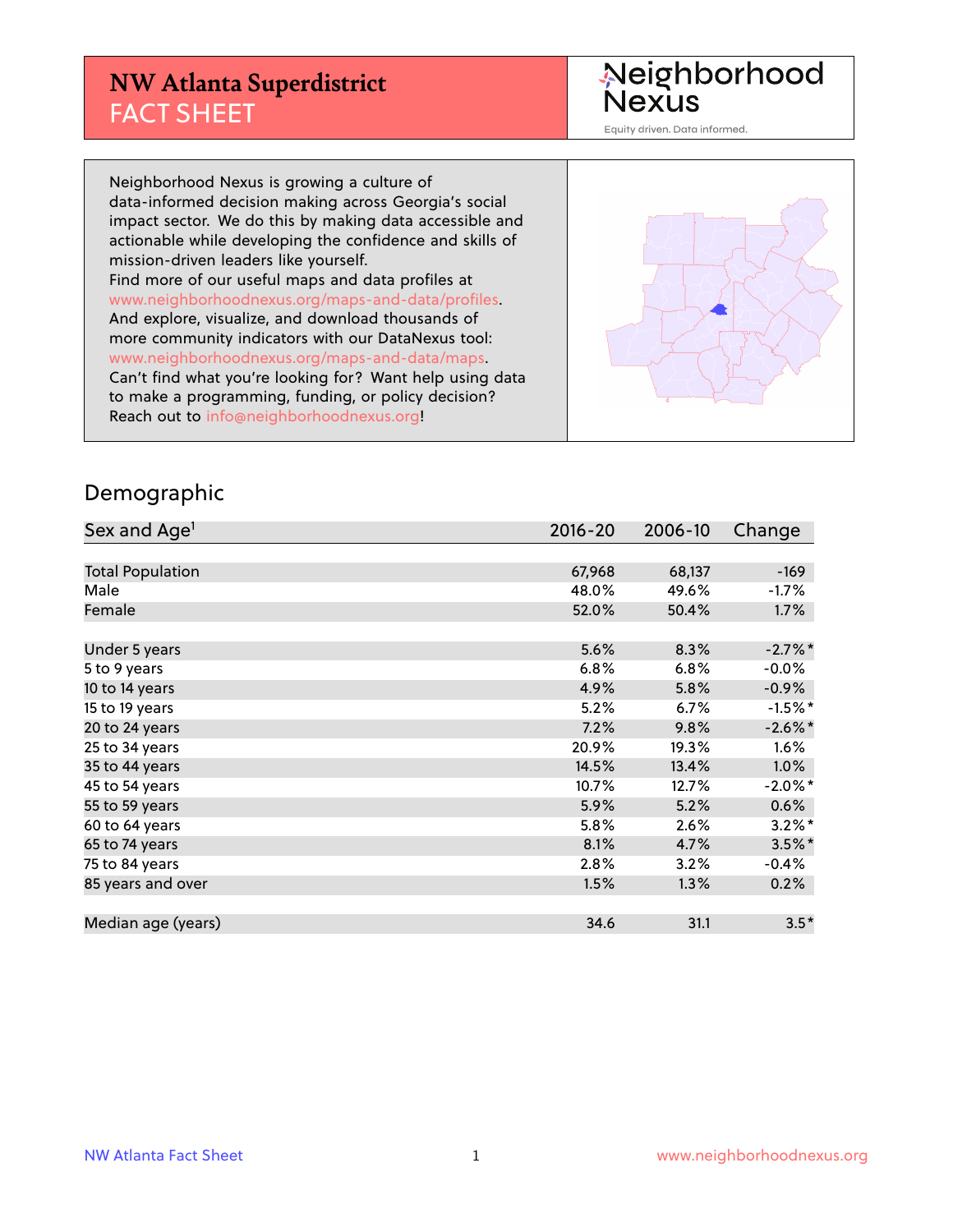# Demographic, continued...

| Race <sup>2</sup>                                            | $2016 - 20$ | 2006-10 | Change      |
|--------------------------------------------------------------|-------------|---------|-------------|
| Total population                                             | 67,968      | 68,137  | $-169$      |
| One race                                                     | 97.3%       | 98.9%   | $-1.6\%$ *  |
| White                                                        | 25.9%       | 19.5%   | $6.4\%$ *   |
| <b>Black or African American</b>                             | 66.8%       | 74.6%   | $-7.8%$ *   |
| American Indian and Alaska Native                            | 0.2%        | 0.2%    | $-0.0%$     |
| Asian                                                        | 1.8%        | 2.3%    | $-0.5%$     |
| Native Hawaiian and Other Pacific Islander                   | 0.0%        | 0.0%    | 0.0%        |
| Some other race                                              | 2.6%        | 2.3%    | 0.4%        |
| Two or more races                                            | 2.7%        | 1.1%    | $1.6\%$ *   |
| Race alone or in combination with other race(s) <sup>3</sup> | $2016 - 20$ | 2006-10 | Change      |
| Total population                                             | 67,968      | 68,137  | $-169$      |
| White                                                        | 27.8%       | 20.3%   | $7.5%$ *    |
| <b>Black or African American</b>                             | 68.7%       | 75.4%   | $-6.7\%$ *  |
| American Indian and Alaska Native                            | 0.5%        | 0.6%    | $-0.1%$     |
| Asian                                                        | 2.5%        | 2.6%    | $-0.1%$     |
| Native Hawaiian and Other Pacific Islander                   | 0.3%        | 0.0%    | 0.3%        |
| Some other race                                              | 3.4%        | 2.5%    | 0.9%        |
| Hispanic or Latino and Race <sup>4</sup>                     | $2016 - 20$ | 2006-10 | Change      |
| <b>Total population</b>                                      | 67,968      | 68,137  | $-169$      |
| Hispanic or Latino (of any race)                             | 5.0%        | 5.0%    | 0.0%        |
| Not Hispanic or Latino                                       | 95.0%       | 95.0%   | $-0.0%$     |
| White alone                                                  | 23.5%       | 17.3%   | $6.2%$ *    |
| <b>Black or African American alone</b>                       | 66.5%       | 74.1%   | $-7.6%$     |
| American Indian and Alaska Native alone                      | 0.2%        | 0.2%    | $-0.0%$     |
| Asian alone                                                  | 1.8%        | 2.3%    | $-0.5%$     |
| Native Hawaiian and Other Pacific Islander alone             | 0.0%        | 0.0%    | 0.0%        |
| Some other race alone                                        | 1.2%        | 0.2%    | 1.0%        |
| Two or more races                                            | 1.7%        | 0.9%    | 0.8%        |
| U.S. Citizenship Status <sup>5</sup>                         | $2016 - 20$ | 2006-10 | Change      |
| Foreign-born population                                      | 3,823       | 4,336   | $-513$      |
| Naturalized U.S. citizen                                     | 44.2%       | 14.2%   | 30.0%*      |
| Not a U.S. citizen                                           | 55.8%       | 85.8%   | $-30.0\%$ * |
|                                                              |             |         |             |
| Citizen, Voting Age Population <sup>6</sup>                  | $2016 - 20$ | 2006-10 | Change      |
| Citizen, 18 and over population                              | 52,205      | 48,026  | $4,179*$    |
| Male                                                         | 48.7%       | 48.8%   | $-0.1%$     |
| Female                                                       | 51.3%       | 51.2%   | 0.1%        |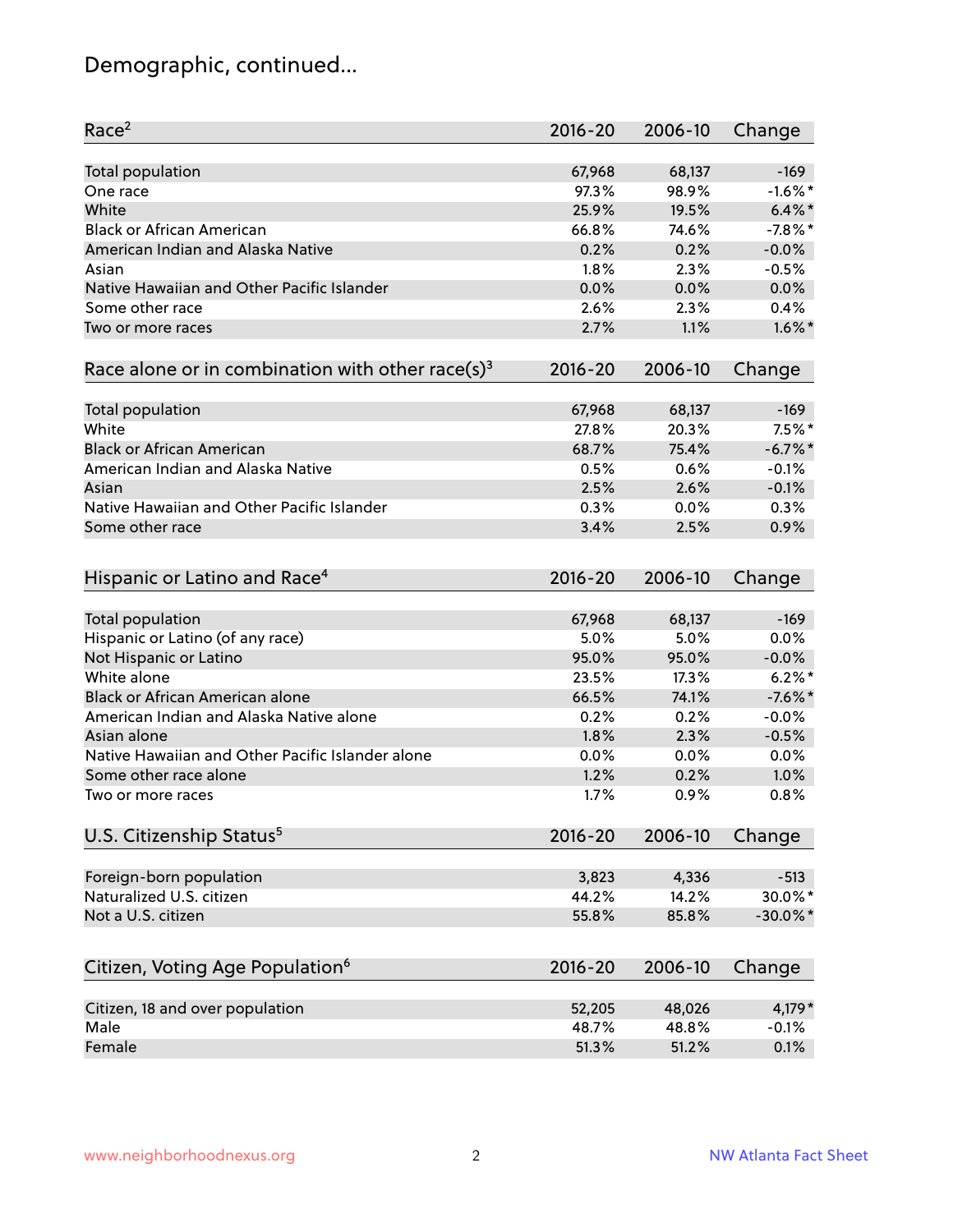#### Economic

| Income <sup>7</sup>                                 | $2016 - 20$ | 2006-10 | Change     |
|-----------------------------------------------------|-------------|---------|------------|
|                                                     |             |         |            |
| All households                                      | 27,905      | 25,692  | $2,213*$   |
| Less than \$10,000                                  | 11.0%       | 17.3%   | $-6.3\%$ * |
| \$10,000 to \$14,999                                | 7.1%        | 9.7%    | $-2.5%$ *  |
| \$15,000 to \$24,999                                | 11.8%       | 13.6%   | $-1.9%$    |
| \$25,000 to \$34,999                                | 9.4%        | 11.8%   | $-2.3\%$ * |
| \$35,000 to \$49,999                                | 13.3%       | 13.1%   | 0.2%       |
| \$50,000 to \$74,999                                | 14.9%       | 14.2%   | 0.6%       |
| \$75,000 to \$99,999                                | 10.2%       | 7.6%    | $2.6\%$ *  |
| \$100,000 to \$149,999                              | 8.9%        | 6.5%    | 2.4%       |
| \$150,000 to \$199,999                              | 6.3%        | 2.3%    | 4.0%*      |
| \$200,000 or more                                   | 7.1%        | 4.0%    | $3.1\%$ *  |
| Median household income (dollars)                   | 46,872      | 33,031  | 13,841*    |
| Mean household income (dollars)                     | 75,519      | 51,509  | 24,010*    |
| With earnings                                       | 75.2%       | 78.1%   | $-2.8\%$ * |
| Mean earnings (dollars)                             | 86,059      | 56,214  | 29,845*    |
| <b>With Social Security</b>                         | 25.6%       | 24.1%   | 1.5%       |
| Mean Social Security income (dollars)               | 13,655      | 11,988  | 1,667*     |
| With retirement income                              | 17.8%       | 12.1%   | $5.7\%$ *  |
| Mean retirement income (dollars)                    | 17,155      | 19,161  | $-2,006$   |
| With Supplemental Security Income                   | 7.7%        | 5.2%    | $2.4\%$ *  |
| Mean Supplemental Security Income (dollars)         | 9,400       | 8,012   | 1,389      |
| With cash public assistance income                  | 1.7%        | 3.0%    | $-1.2%$    |
| Mean cash public assistance income (dollars)        | 1,668       | 3,261   | $-1,593$   |
| With Food Stamp/SNAP benefits in the past 12 months | 22.3%       | 22.7%   | $-0.3%$    |
|                                                     |             |         |            |
| Families                                            | 12,763      | 13,406  | $-643$     |
| Less than \$10,000                                  | 6.4%        | 15.8%   | $-9.5%$ *  |
| \$10,000 to \$14,999                                | 6.7%        | 8.2%    | $-1.6%$    |
| \$15,000 to \$24,999                                | 13.6%       | 14.0%   | $-0.5%$    |
| \$25,000 to \$34,999                                | 7.9%        | 11.7%   | $-3.8%$    |
| \$35,000 to \$49,999                                | 12.0%       | 13.7%   | $-1.7%$    |
| \$50,000 to \$74,999                                | 13.6%       | 13.7%   | $-0.1%$    |
| \$75,000 to \$99,999                                | 9.0%        | 8.8%    | 0.2%       |
| \$100,000 to \$149,999                              | 10.7%       | $7.0\%$ | 3.7%       |
| \$150,000 to \$199,999                              | 7.8%        | 2.5%    | $5.3\%$ *  |
| \$200,000 or more                                   | 12.5%       | 4.6%    | $7.9\%*$   |
| Median family income (dollars)                      | 58,757      | 35,153  | 23,605*    |
| Mean family income (dollars)                        | 96,665      | 55,399  | 41,266*    |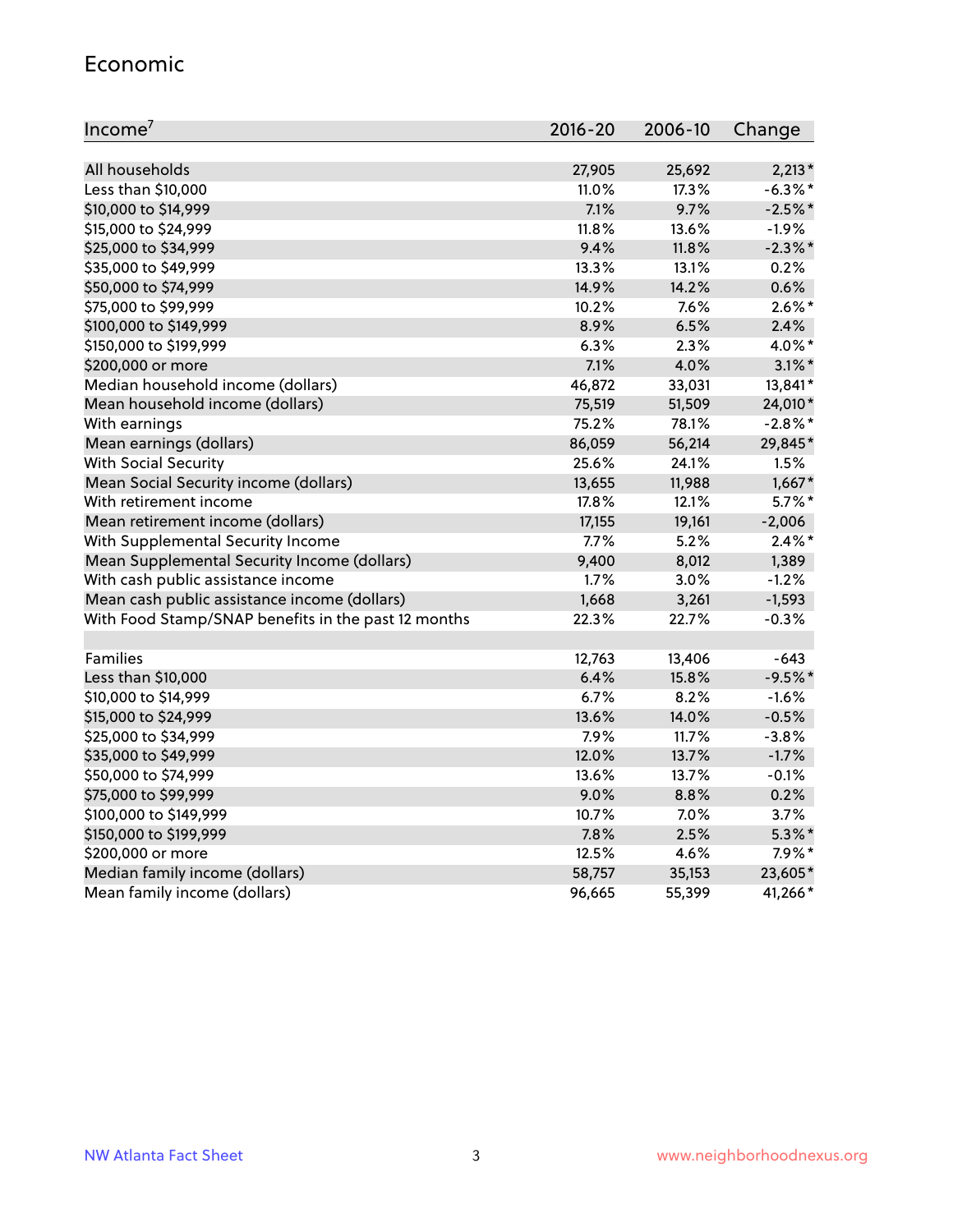#### Economic, continued...

| Income, continued <sup>8</sup>                           | $2016 - 20$ | 2006-10        | Change      |
|----------------------------------------------------------|-------------|----------------|-------------|
|                                                          |             |                |             |
| Nonfamily households                                     | 15,142      | 12,286         | 2,856*      |
| Median nonfamily income (dollars)                        | 39,619      | 29,836         | 9,783*      |
| Mean nonfamily income (dollars)                          | 55,646      | 46,010         | 9,636*      |
|                                                          |             |                |             |
| Median earnings for workers (dollars)                    | 37,872      | 25,135         | 12,737*     |
| Median earnings for male full-time, year-round workers   | 57,588      | 36,996         | 20,592*     |
| (dollars)                                                |             |                |             |
| Median earnings for female full-time, year-round workers | 49,252      | 34,565         | 14,687*     |
| (dollars)                                                |             |                |             |
|                                                          |             |                |             |
| Per capita income (dollars)                              | 33,745      | 20,853         | 12,892*     |
|                                                          |             |                |             |
|                                                          | $2016 - 20$ | 2006-10        |             |
| Families and People Below Poverty Level <sup>9</sup>     |             |                | Change      |
|                                                          |             |                |             |
| <b>All families</b>                                      | 19.7%       | 27.9%          | $-8.1\%$ *  |
| With related children under 18 years                     | 27.9%       | 40.5%          | $-12.6%$ *  |
| With related children under 5 years only                 | 27.4%       | 31.0%          | $-3.6%$     |
| Married couple families                                  | 8.1%        | 7.7%           | 0.5%        |
| With related children under 18 years                     | 10.4%       | 12.1%          | $-1.7%$     |
| With related children under 5 years only                 | 11.7%       | 7.5%           | 4.2%        |
| Families with female householder, no husband present     | 31.8%       | 46.7%          | $-15.0\%$ * |
| With related children under 18 years                     | 40.8%       | 57.9%          | $-17.1\%$ * |
| With related children under 5 years only                 | 57.9%       | 51.1%          | 6.8%        |
|                                                          |             |                |             |
| All people                                               | 23.3%       | 31.8%<br>48.2% | $-8.5%$ *   |
| Under 18 years                                           | 35.2%       |                | $-13.0\%$ * |
| Related children under 18 years                          | 35.2%       | 47.9%          | $-12.7\%$ * |
| Related children under 5 years                           | 37.8%       | 47.2%          | $-9.3%$     |
| Related children 5 to 17 years                           | 34.2%       | 48.3%          | $-14.1\%$ * |
| 18 years and over                                        | 20.2%       | 26.1%          | $-5.9\%$ *  |
| 18 to 64 years                                           | 21.3%       | 27.4%          | $-6.1\%$ *  |
| 65 years and over                                        | 14.2%       | 17.0%          | $-2.9%$     |
| People in families                                       | 21.9%       | 30.8%          | $-8.9\%$ *  |
| Unrelated individuals 15 years and over                  | 26.1%       | 34.0%          | $-7.8%$     |
|                                                          |             |                |             |
| Non-Hispanic white people                                | 6.6%        | 7.9%           | $-1.3%$     |
| Black or African-American people                         | 30.8%       | 38.4%          | $-7.6\%$ *  |
| Asian people                                             | 16.0%       | 18.8%          | $-2.8%$     |
| Hispanic or Latino people                                | 13.9%       | 26.7%          | $-12.8%$    |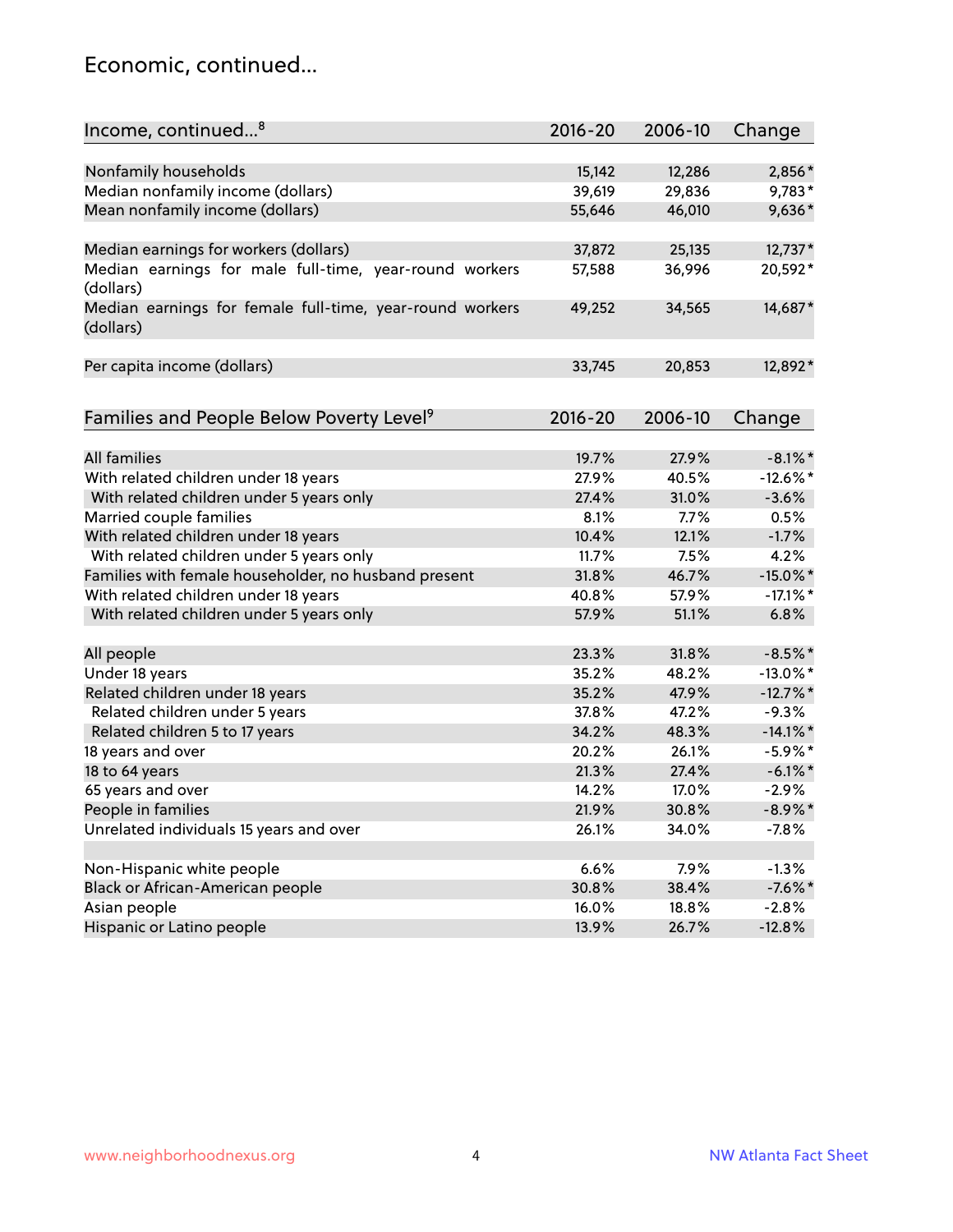## Employment

| Employment Status <sup>10</sup>                                                               | $2016 - 20$ | 2006-10 | Change     |
|-----------------------------------------------------------------------------------------------|-------------|---------|------------|
|                                                                                               |             |         |            |
| Population 16 years and over                                                                  | 55,544      | 53,189  | 2,355      |
| In labor force                                                                                | 61.1%       | 61.9%   | $-0.8%$    |
| Civilian labor force                                                                          | 60.8%       | 61.9%   | $-1.1%$    |
| Employed                                                                                      | 56.1%       | 52.3%   | 3.8%       |
| Unemployed                                                                                    | 4.7%        | 9.6%    | $-4.8%$    |
| <b>Armed Forces</b>                                                                           | 0.3%        | 0.0%    | 0.3%       |
| Not in labor force                                                                            | 38.9%       | 38.1%   | 0.8%       |
| Civilian labor force                                                                          | 33,773      | 32,902  | 871        |
|                                                                                               | 7.8%        | 15.5%   | $-7.7%$    |
| <b>Unemployment Rate</b>                                                                      |             |         |            |
| Females 16 years and over                                                                     | 28,492      | 26,790  | $1,702*$   |
| In labor force                                                                                | 62.5%       | 61.8%   | 0.7%       |
| Civilian labor force                                                                          | 62.5%       | 61.8%   | 0.7%       |
| Employed                                                                                      | 57.0%       | 51.9%   | 5.1%       |
|                                                                                               |             |         |            |
| Own children of the householder under 6 years                                                 | 4,378       | 5,958   | $-1,580*$  |
| All parents in family in labor force                                                          | 70.4%       | 72.4%   | $-1.9%$    |
| Own children of the householder 6 to 17 years                                                 | 8,733       | 9,515   | $-782$     |
| All parents in family in labor force                                                          | 80.8%       | 76.1%   | 4.7%       |
|                                                                                               |             |         |            |
| Industry <sup>11</sup>                                                                        | $2016 - 20$ | 2006-10 | Change     |
|                                                                                               |             |         |            |
| Civilian employed population 16 years and over                                                | 31,135      | 27,798  | $3,337*$   |
| Agriculture, forestry, fishing and hunting, and mining                                        | 0.0%        | 0.1%    | $-0.1%$    |
| Construction                                                                                  | 3.8%        | 7.5%    | $-3.8\%$ * |
| Manufacturing                                                                                 | 5.4%        | 5.5%    | $-0.1%$    |
| Wholesale trade                                                                               | 2.5%        | 3.5%    | $-1.0%$    |
| Retail trade                                                                                  | 10.8%       | 10.0%   | 0.8%       |
| Transportation and warehousing, and utilities                                                 | 8.2%        | 7.8%    | 0.4%       |
| Information                                                                                   | 3.9%        | 3.4%    | 0.5%       |
| Finance and insurance, and real estate and rental and leasing                                 | 10.0%       | 5.8%    | $4.2\%$ *  |
| Professional, scientific, and management, and administrative<br>and waste management services | 19.1%       | 15.7%   | $3.5%$ *   |
| Educational services, and health care and social assistance                                   | 17.2%       | 17.1%   | 0.1%       |
| Arts, entertainment, and recreation, and accommodation and                                    | 10.5%       | 13.7%   | $-3.2\%$ * |
| food services                                                                                 |             |         |            |
| Other services, except public administration                                                  | 4.4%        | 5.8%    | $-1.4%$    |
| Public administration                                                                         | 4.1%        | 4.0%    | 0.1%       |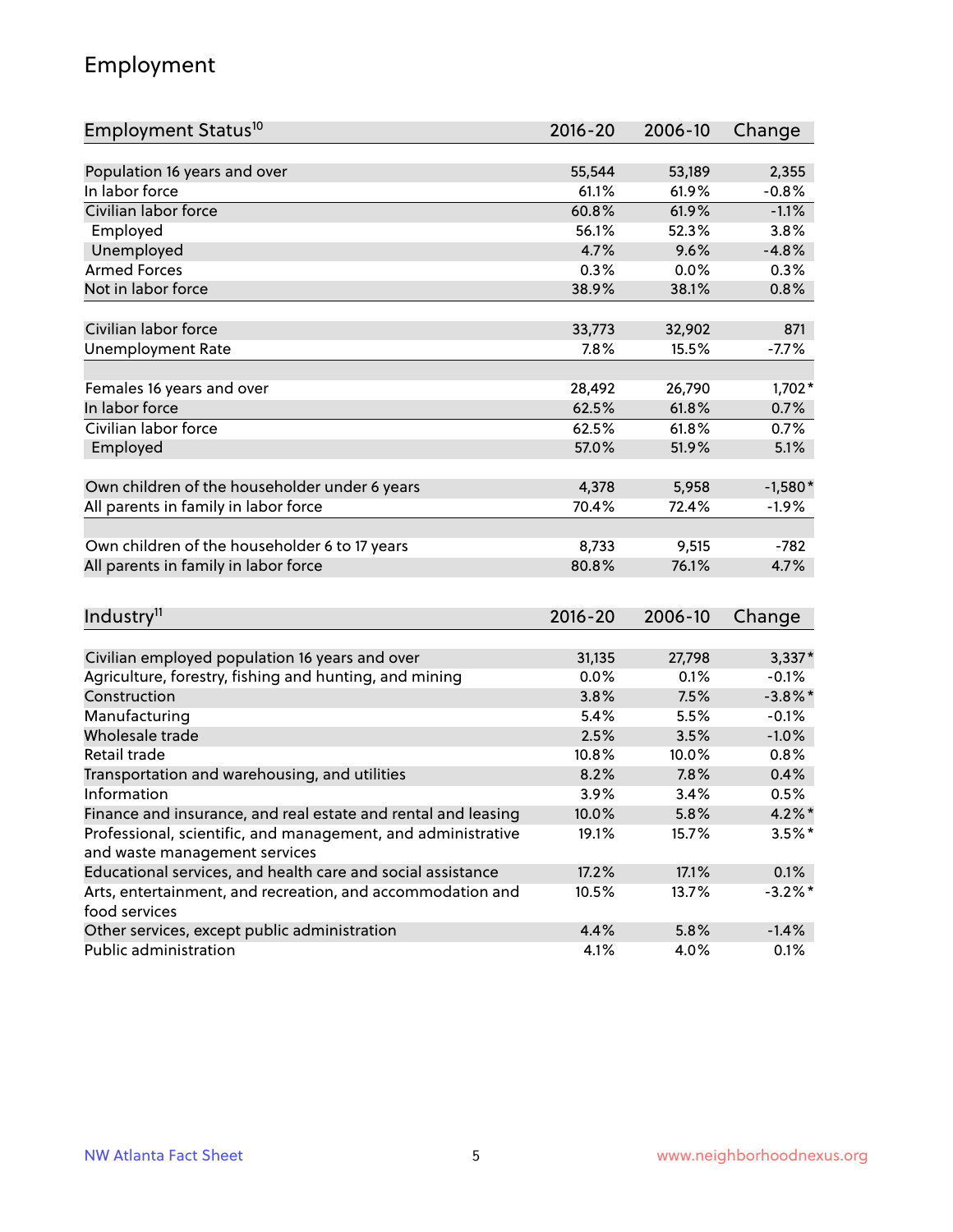# Employment, continued...

| Occupation <sup>12</sup>                                                    | $2016 - 20$ | 2006-10 | Change     |
|-----------------------------------------------------------------------------|-------------|---------|------------|
| Civilian employed population 16 years and over                              | 31,135      | 27,798  | $3,337*$   |
| Management, business, science, and arts occupations                         | 44.4%       | 34.7%   | $9.7\%$ *  |
| Service occupations                                                         | 15.8%       | 18.0%   | $-2.2\%$ * |
| Sales and office occupations                                                | 24.9%       | 26.8%   | $-1.9%$    |
|                                                                             |             |         | $-6.1\%$   |
| Natural<br>and<br>resources,<br>construction,<br>maintenance<br>occupations | 3.1%        | 9.3%    |            |
| Production, transportation, and material moving occupations                 | 11.7%       | 11.3%   | 0.5%       |
| Class of Worker <sup>13</sup>                                               | $2016 - 20$ | 2006-10 | Change     |
|                                                                             |             |         |            |
| Civilian employed population 16 years and over                              | 31,135      | 27,798  | $3,337*$   |
| Private wage and salary workers                                             | 83.2%       | 84.2%   | $-1.1%$    |
| Government workers                                                          | 11.8%       | 12.6%   | $-0.8%$    |
| Self-employed in own not incorporated business workers                      | 4.6%        | 3.2%    | 1.5%       |
| Unpaid family workers                                                       | 0.4%        | 0.0%    | 0.4%       |
| Job Flows <sup>14</sup>                                                     | 2019        | 2010    | Change     |
|                                                                             |             |         |            |
| Total Jobs in district                                                      | 40,655      | 29,549  | 11,106     |
| Held by residents of district                                               | 4.4%        | 5.0%    | $-0.6%$    |
| Held by non-residents of district                                           | 95.6%       | 95.0%   | 0.6%       |
| Jobs by Industry Sector <sup>15</sup>                                       | 2019        | 2010    | Change     |
|                                                                             |             |         |            |
| Total Jobs in district                                                      | 40,655      | 29,549  | 11,106     |
| Goods Producing sectors                                                     | 15.7%       | 23.8%   | $-8.1%$    |
| Trade, Transportation, and Utilities sectors                                | 21.9%       | 26.0%   | $-4.1%$    |
| All Other Services sectors                                                  | 62.4%       | 50.2%   | 12.2%      |
| Total Jobs in district held by district residents                           | 1,771       | 1,478   | 293        |
| <b>Goods Producing sectors</b>                                              | 12.1%       | 17.5%   | $-5.3%$    |
| Trade, Transportation, and Utilities sectors                                | 19.5%       | 23.9%   | $-4.3%$    |
| All Other Services sectors                                                  | 68.3%       | 58.7%   | 9.7%       |
|                                                                             |             |         |            |
| Jobs by Earnings <sup>16</sup>                                              | 2019        | 2010    | Change     |
|                                                                             |             |         |            |
| Total Jobs in district                                                      | 40,655      | 29,549  | 11,106     |
| Jobs with earnings \$1250/month or less                                     | 24.7%       | 20.7%   | 4.0%       |
| Jobs with earnings \$1251/month to \$3333/month                             | 31.0%       | 40.4%   | $-9.4%$    |
| Jobs with earnings greater than \$3333/month                                | 44.3%       | 38.9%   | 5.4%       |
| Total Jobs in district held by district residents                           | 1,771       | 1,478   | 293        |
| Jobs with earnings \$1250/month or less                                     | 30.3%       | 32.4%   | $-2.1%$    |
| Jobs with earnings \$1251/month to \$3333/month                             | 35.7%       | 42.8%   | $-7.0%$    |
| Jobs with earnings greater than \$3333/month                                | 34.0%       | 24.8%   | 9.2%       |
|                                                                             |             |         |            |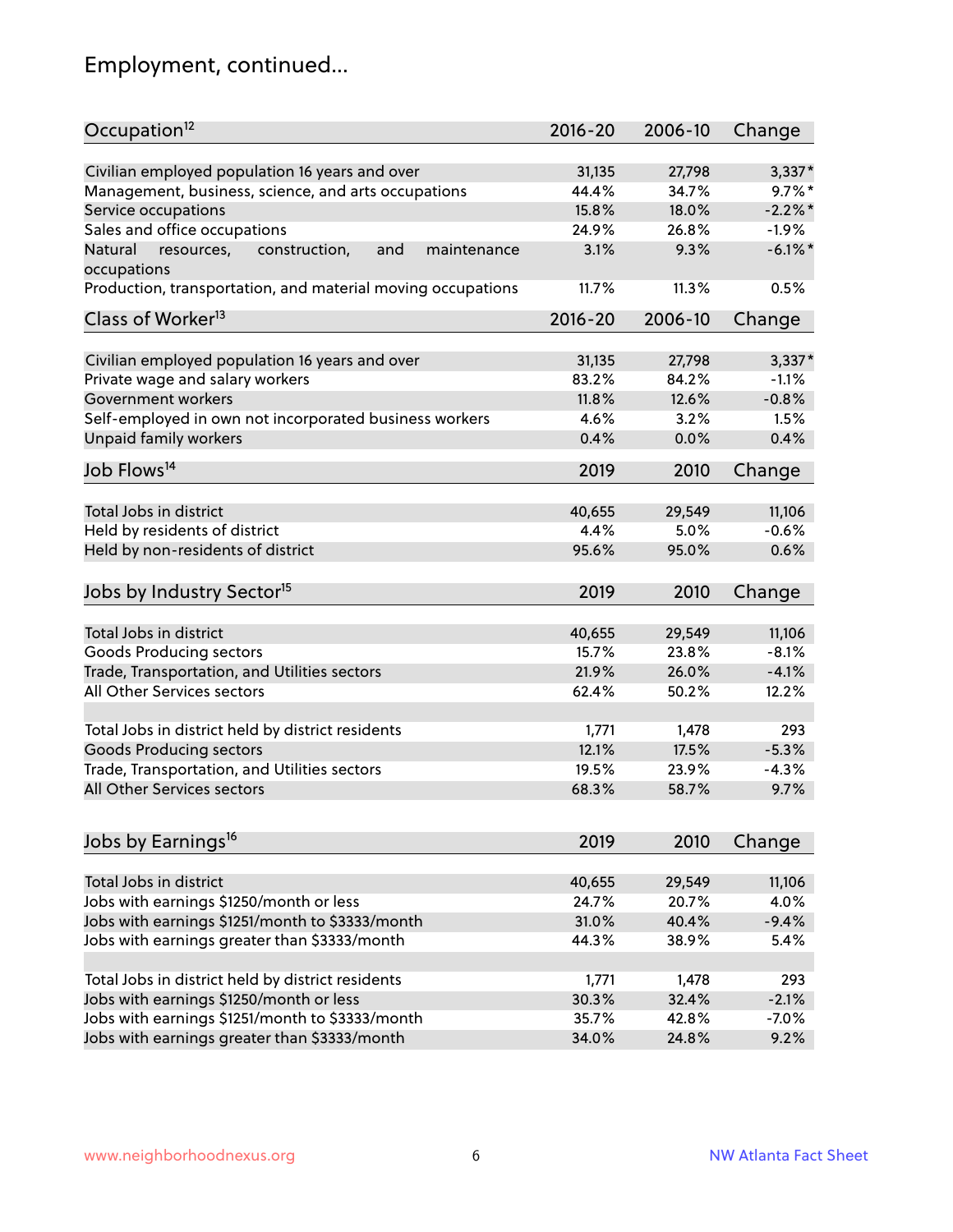# Employment, continued...

| 2019   | 2010   | Change  |
|--------|--------|---------|
|        |        |         |
| 40,655 | 29,549 | 11,106  |
| 24.8%  | 19.3%  | 5.5%    |
| 55.9%  | 63.7%  | $-7.8%$ |
| 19.3%  | 17.0%  | 2.3%    |
|        |        |         |
| 1.771  | 1.478  | 293     |
| 28.1%  | 19.5%  | 8.6%    |
| 55.2%  | 62.3%  | $-7.1%$ |
| 16.8%  | 18.2%  | $-1.4%$ |
|        |        |         |

#### Education

| School Enrollment <sup>18</sup>                | $2016 - 20$ | 2006-10 | Change     |
|------------------------------------------------|-------------|---------|------------|
|                                                |             |         |            |
| Population 3 years and over enrolled in school | 14,948      | 17,559  | $-2,611*$  |
| Nursery school, preschool                      | 5.2%        | 7.4%    | $-2.2%$    |
| Kindergarten                                   | 5.2%        | 4.1%    | 1.1%       |
| Elementary school (grades 1-8)                 | 42.0%       | 41.1%   | 0.9%       |
| High school (grades 9-12)                      | 20.4%       | 18.7%   | 1.7%       |
| College or graduate school                     | 27.2%       | 28.7%   | $-1.5%$    |
| Educational Attainment <sup>19</sup>           | $2016 - 20$ | 2006-10 | Change     |
|                                                |             |         |            |
| Population 25 years and over                   | 47,705      | 42,610  | 5,095*     |
| Less than 9th grade                            | 2.6%        | 5.9%    | $-3.3%$    |
| 9th to 12th grade, no diploma                  | 9.3%        | 14.8%   | $-5.5%$ *  |
| High school graduate (includes equivalency)    | 27.5%       | 29.1%   | $-1.6%$    |
| Some college, no degree                        | 17.0%       | 18.9%   | $-1.8\%$   |
| Associate's degree                             | 4.2%        | 3.8%    | 0.4%       |
| Bachelor's degree                              | 24.9%       | 17.5%   | $7.4\%$ *  |
| Graduate or professional degree                | 14.4%       | $9.9\%$ | 4.5%*      |
|                                                |             |         |            |
| Percent high school graduate or higher         | 88.1%       | 79.2%   | $8.9\%$ *  |
| Percent bachelor's degree or higher            | 39.3%       | 27.4%   | $11.9\%$ * |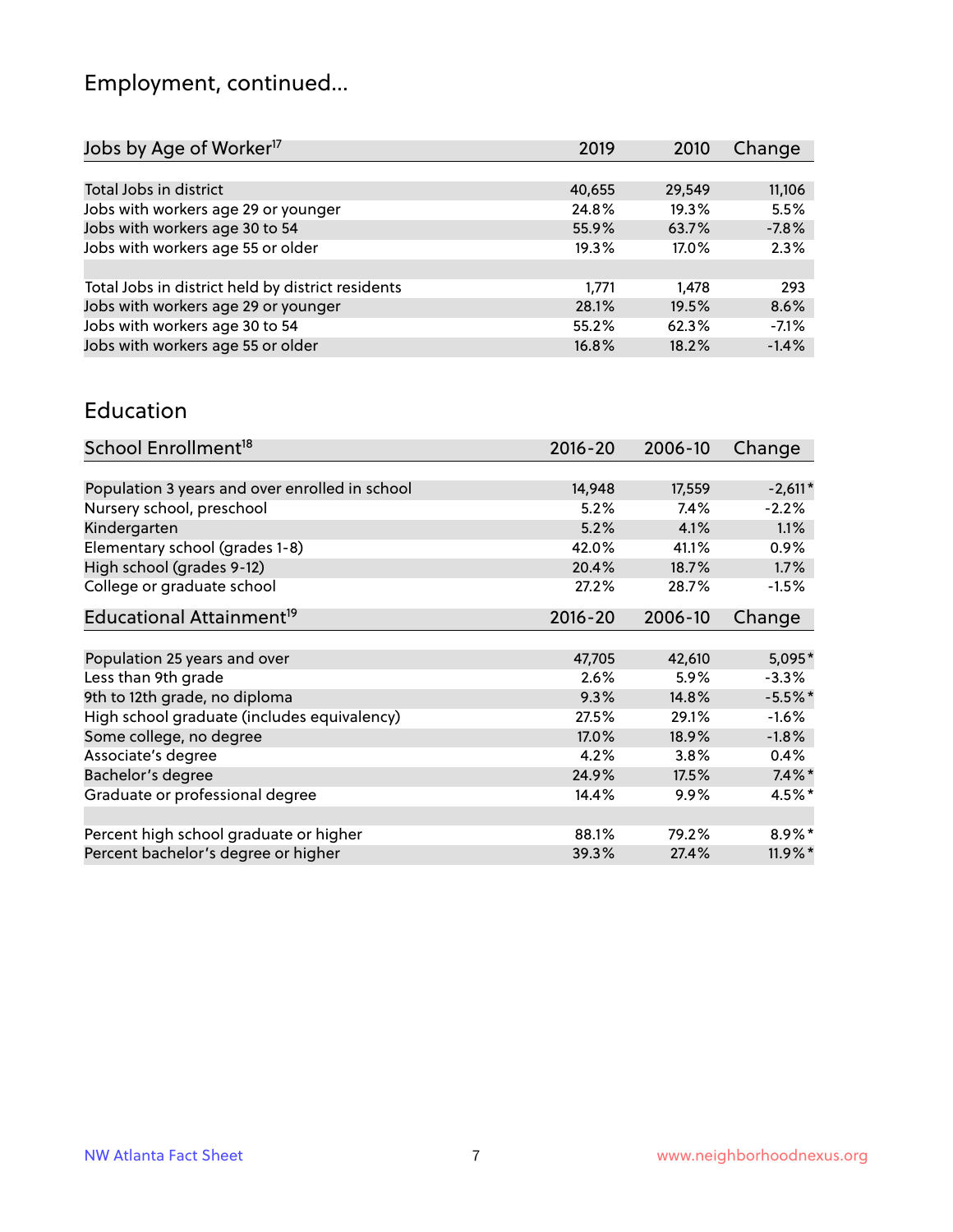## Housing

| <b>Total households</b><br>27,905<br>$2,213*$<br>25,692<br>Family households (families)<br>$-6.4\%$ *<br>45.7%<br>52.2%<br>With own children under 18 years<br>21.7%<br>25.4%<br>$-3.7\%$ *<br>Married-couple family<br>19.9%<br>21.2%<br>$-1.3%$<br>With own children of the householder under 18 years<br>8.5%<br>8.6%<br>$-0.1%$<br>Male householder, no wife present, family<br>6.7%<br>5.7%<br>1.1%<br>With own children of the householder under 18 years<br>2.3%<br>0.3%<br>1.9%<br>Female householder, no husband present, family<br>19.1%<br>$-6.3\%$ *<br>25.4%<br>With own children of the householder under 18 years<br>$-4.0\%$ *<br>10.9%<br>14.8%<br>Nonfamily households<br>54.3%<br>47.8%<br>$6.4\%$ *<br>Householder living alone<br>43.6%<br>$6.0\%$ *<br>37.6%<br>65 years and over<br>12.6%<br>$4.2\%$ *<br>8.4%<br>24.1%<br>Households with one or more people under 18 years<br>29.8%<br>$-5.7%$ *<br>Households with one or more people 65 years and over<br>22.8%<br>$3.9\%$ *<br>18.9%<br>$-0.16*$<br>Average household size<br>2.31<br>2.47<br>Average family size<br>3.38<br>3.37<br>0.01<br>Housing Occupancy <sup>21</sup><br>$2016 - 20$<br>2006-10<br>Change<br>Total housing units<br>34,900<br>$-475$<br>34,425<br>Occupied housing units<br>81.1%<br>73.6%<br>$7.4\%$ *<br>Vacant housing units<br>18.9%<br>26.4%<br>$-7.4\%$ *<br>1.4<br>9.1<br>$-7.7*$<br>Homeowner vacancy rate<br>$-11.5*$<br>Rental vacancy rate<br>5.6<br>17.1<br>Units in Structure <sup>22</sup><br>$2016 - 20$<br>2006-10<br>Change<br>Total housing units<br>34,425<br>34,900<br>$-475$<br>$3.5%$ *<br>1-unit, detached<br>48.9%<br>45.4%<br>1-unit, attached<br>6.5%<br>6.2%<br>0.3%<br>2.3%<br>3.9%<br>$-1.6%$ *<br>2 units<br>3 or 4 units<br>4.0%<br>5.5%<br>$-1.5%$ *<br>5 to 9 units<br>9.8%<br>14.4%<br>$-4.6\%$ *<br>10 to 19 units<br>8.8%<br>9.6%<br>$-0.7%$<br>14.2%<br>4.2%*<br>20 or more units<br>18.4%<br>Mobile home<br>1.2%<br>0.9%<br>$0.3\%$ | Households by Type <sup>20</sup> | 2016-20 | 2006-10 | Change |
|------------------------------------------------------------------------------------------------------------------------------------------------------------------------------------------------------------------------------------------------------------------------------------------------------------------------------------------------------------------------------------------------------------------------------------------------------------------------------------------------------------------------------------------------------------------------------------------------------------------------------------------------------------------------------------------------------------------------------------------------------------------------------------------------------------------------------------------------------------------------------------------------------------------------------------------------------------------------------------------------------------------------------------------------------------------------------------------------------------------------------------------------------------------------------------------------------------------------------------------------------------------------------------------------------------------------------------------------------------------------------------------------------------------------------------------------------------------------------------------------------------------------------------------------------------------------------------------------------------------------------------------------------------------------------------------------------------------------------------------------------------------------------------------------------------------------------------------------------------------------------------------------------------------------------------------------------------------------------|----------------------------------|---------|---------|--------|
|                                                                                                                                                                                                                                                                                                                                                                                                                                                                                                                                                                                                                                                                                                                                                                                                                                                                                                                                                                                                                                                                                                                                                                                                                                                                                                                                                                                                                                                                                                                                                                                                                                                                                                                                                                                                                                                                                                                                                                              |                                  |         |         |        |
|                                                                                                                                                                                                                                                                                                                                                                                                                                                                                                                                                                                                                                                                                                                                                                                                                                                                                                                                                                                                                                                                                                                                                                                                                                                                                                                                                                                                                                                                                                                                                                                                                                                                                                                                                                                                                                                                                                                                                                              |                                  |         |         |        |
|                                                                                                                                                                                                                                                                                                                                                                                                                                                                                                                                                                                                                                                                                                                                                                                                                                                                                                                                                                                                                                                                                                                                                                                                                                                                                                                                                                                                                                                                                                                                                                                                                                                                                                                                                                                                                                                                                                                                                                              |                                  |         |         |        |
|                                                                                                                                                                                                                                                                                                                                                                                                                                                                                                                                                                                                                                                                                                                                                                                                                                                                                                                                                                                                                                                                                                                                                                                                                                                                                                                                                                                                                                                                                                                                                                                                                                                                                                                                                                                                                                                                                                                                                                              |                                  |         |         |        |
|                                                                                                                                                                                                                                                                                                                                                                                                                                                                                                                                                                                                                                                                                                                                                                                                                                                                                                                                                                                                                                                                                                                                                                                                                                                                                                                                                                                                                                                                                                                                                                                                                                                                                                                                                                                                                                                                                                                                                                              |                                  |         |         |        |
|                                                                                                                                                                                                                                                                                                                                                                                                                                                                                                                                                                                                                                                                                                                                                                                                                                                                                                                                                                                                                                                                                                                                                                                                                                                                                                                                                                                                                                                                                                                                                                                                                                                                                                                                                                                                                                                                                                                                                                              |                                  |         |         |        |
|                                                                                                                                                                                                                                                                                                                                                                                                                                                                                                                                                                                                                                                                                                                                                                                                                                                                                                                                                                                                                                                                                                                                                                                                                                                                                                                                                                                                                                                                                                                                                                                                                                                                                                                                                                                                                                                                                                                                                                              |                                  |         |         |        |
|                                                                                                                                                                                                                                                                                                                                                                                                                                                                                                                                                                                                                                                                                                                                                                                                                                                                                                                                                                                                                                                                                                                                                                                                                                                                                                                                                                                                                                                                                                                                                                                                                                                                                                                                                                                                                                                                                                                                                                              |                                  |         |         |        |
|                                                                                                                                                                                                                                                                                                                                                                                                                                                                                                                                                                                                                                                                                                                                                                                                                                                                                                                                                                                                                                                                                                                                                                                                                                                                                                                                                                                                                                                                                                                                                                                                                                                                                                                                                                                                                                                                                                                                                                              |                                  |         |         |        |
|                                                                                                                                                                                                                                                                                                                                                                                                                                                                                                                                                                                                                                                                                                                                                                                                                                                                                                                                                                                                                                                                                                                                                                                                                                                                                                                                                                                                                                                                                                                                                                                                                                                                                                                                                                                                                                                                                                                                                                              |                                  |         |         |        |
|                                                                                                                                                                                                                                                                                                                                                                                                                                                                                                                                                                                                                                                                                                                                                                                                                                                                                                                                                                                                                                                                                                                                                                                                                                                                                                                                                                                                                                                                                                                                                                                                                                                                                                                                                                                                                                                                                                                                                                              |                                  |         |         |        |
|                                                                                                                                                                                                                                                                                                                                                                                                                                                                                                                                                                                                                                                                                                                                                                                                                                                                                                                                                                                                                                                                                                                                                                                                                                                                                                                                                                                                                                                                                                                                                                                                                                                                                                                                                                                                                                                                                                                                                                              |                                  |         |         |        |
|                                                                                                                                                                                                                                                                                                                                                                                                                                                                                                                                                                                                                                                                                                                                                                                                                                                                                                                                                                                                                                                                                                                                                                                                                                                                                                                                                                                                                                                                                                                                                                                                                                                                                                                                                                                                                                                                                                                                                                              |                                  |         |         |        |
|                                                                                                                                                                                                                                                                                                                                                                                                                                                                                                                                                                                                                                                                                                                                                                                                                                                                                                                                                                                                                                                                                                                                                                                                                                                                                                                                                                                                                                                                                                                                                                                                                                                                                                                                                                                                                                                                                                                                                                              |                                  |         |         |        |
|                                                                                                                                                                                                                                                                                                                                                                                                                                                                                                                                                                                                                                                                                                                                                                                                                                                                                                                                                                                                                                                                                                                                                                                                                                                                                                                                                                                                                                                                                                                                                                                                                                                                                                                                                                                                                                                                                                                                                                              |                                  |         |         |        |
|                                                                                                                                                                                                                                                                                                                                                                                                                                                                                                                                                                                                                                                                                                                                                                                                                                                                                                                                                                                                                                                                                                                                                                                                                                                                                                                                                                                                                                                                                                                                                                                                                                                                                                                                                                                                                                                                                                                                                                              |                                  |         |         |        |
|                                                                                                                                                                                                                                                                                                                                                                                                                                                                                                                                                                                                                                                                                                                                                                                                                                                                                                                                                                                                                                                                                                                                                                                                                                                                                                                                                                                                                                                                                                                                                                                                                                                                                                                                                                                                                                                                                                                                                                              |                                  |         |         |        |
|                                                                                                                                                                                                                                                                                                                                                                                                                                                                                                                                                                                                                                                                                                                                                                                                                                                                                                                                                                                                                                                                                                                                                                                                                                                                                                                                                                                                                                                                                                                                                                                                                                                                                                                                                                                                                                                                                                                                                                              |                                  |         |         |        |
|                                                                                                                                                                                                                                                                                                                                                                                                                                                                                                                                                                                                                                                                                                                                                                                                                                                                                                                                                                                                                                                                                                                                                                                                                                                                                                                                                                                                                                                                                                                                                                                                                                                                                                                                                                                                                                                                                                                                                                              |                                  |         |         |        |
|                                                                                                                                                                                                                                                                                                                                                                                                                                                                                                                                                                                                                                                                                                                                                                                                                                                                                                                                                                                                                                                                                                                                                                                                                                                                                                                                                                                                                                                                                                                                                                                                                                                                                                                                                                                                                                                                                                                                                                              |                                  |         |         |        |
|                                                                                                                                                                                                                                                                                                                                                                                                                                                                                                                                                                                                                                                                                                                                                                                                                                                                                                                                                                                                                                                                                                                                                                                                                                                                                                                                                                                                                                                                                                                                                                                                                                                                                                                                                                                                                                                                                                                                                                              |                                  |         |         |        |
|                                                                                                                                                                                                                                                                                                                                                                                                                                                                                                                                                                                                                                                                                                                                                                                                                                                                                                                                                                                                                                                                                                                                                                                                                                                                                                                                                                                                                                                                                                                                                                                                                                                                                                                                                                                                                                                                                                                                                                              |                                  |         |         |        |
|                                                                                                                                                                                                                                                                                                                                                                                                                                                                                                                                                                                                                                                                                                                                                                                                                                                                                                                                                                                                                                                                                                                                                                                                                                                                                                                                                                                                                                                                                                                                                                                                                                                                                                                                                                                                                                                                                                                                                                              |                                  |         |         |        |
|                                                                                                                                                                                                                                                                                                                                                                                                                                                                                                                                                                                                                                                                                                                                                                                                                                                                                                                                                                                                                                                                                                                                                                                                                                                                                                                                                                                                                                                                                                                                                                                                                                                                                                                                                                                                                                                                                                                                                                              |                                  |         |         |        |
|                                                                                                                                                                                                                                                                                                                                                                                                                                                                                                                                                                                                                                                                                                                                                                                                                                                                                                                                                                                                                                                                                                                                                                                                                                                                                                                                                                                                                                                                                                                                                                                                                                                                                                                                                                                                                                                                                                                                                                              |                                  |         |         |        |
|                                                                                                                                                                                                                                                                                                                                                                                                                                                                                                                                                                                                                                                                                                                                                                                                                                                                                                                                                                                                                                                                                                                                                                                                                                                                                                                                                                                                                                                                                                                                                                                                                                                                                                                                                                                                                                                                                                                                                                              |                                  |         |         |        |
|                                                                                                                                                                                                                                                                                                                                                                                                                                                                                                                                                                                                                                                                                                                                                                                                                                                                                                                                                                                                                                                                                                                                                                                                                                                                                                                                                                                                                                                                                                                                                                                                                                                                                                                                                                                                                                                                                                                                                                              |                                  |         |         |        |
|                                                                                                                                                                                                                                                                                                                                                                                                                                                                                                                                                                                                                                                                                                                                                                                                                                                                                                                                                                                                                                                                                                                                                                                                                                                                                                                                                                                                                                                                                                                                                                                                                                                                                                                                                                                                                                                                                                                                                                              |                                  |         |         |        |
|                                                                                                                                                                                                                                                                                                                                                                                                                                                                                                                                                                                                                                                                                                                                                                                                                                                                                                                                                                                                                                                                                                                                                                                                                                                                                                                                                                                                                                                                                                                                                                                                                                                                                                                                                                                                                                                                                                                                                                              |                                  |         |         |        |
|                                                                                                                                                                                                                                                                                                                                                                                                                                                                                                                                                                                                                                                                                                                                                                                                                                                                                                                                                                                                                                                                                                                                                                                                                                                                                                                                                                                                                                                                                                                                                                                                                                                                                                                                                                                                                                                                                                                                                                              |                                  |         |         |        |
|                                                                                                                                                                                                                                                                                                                                                                                                                                                                                                                                                                                                                                                                                                                                                                                                                                                                                                                                                                                                                                                                                                                                                                                                                                                                                                                                                                                                                                                                                                                                                                                                                                                                                                                                                                                                                                                                                                                                                                              |                                  |         |         |        |
|                                                                                                                                                                                                                                                                                                                                                                                                                                                                                                                                                                                                                                                                                                                                                                                                                                                                                                                                                                                                                                                                                                                                                                                                                                                                                                                                                                                                                                                                                                                                                                                                                                                                                                                                                                                                                                                                                                                                                                              |                                  |         |         |        |
|                                                                                                                                                                                                                                                                                                                                                                                                                                                                                                                                                                                                                                                                                                                                                                                                                                                                                                                                                                                                                                                                                                                                                                                                                                                                                                                                                                                                                                                                                                                                                                                                                                                                                                                                                                                                                                                                                                                                                                              |                                  |         |         |        |
|                                                                                                                                                                                                                                                                                                                                                                                                                                                                                                                                                                                                                                                                                                                                                                                                                                                                                                                                                                                                                                                                                                                                                                                                                                                                                                                                                                                                                                                                                                                                                                                                                                                                                                                                                                                                                                                                                                                                                                              |                                  |         |         |        |
|                                                                                                                                                                                                                                                                                                                                                                                                                                                                                                                                                                                                                                                                                                                                                                                                                                                                                                                                                                                                                                                                                                                                                                                                                                                                                                                                                                                                                                                                                                                                                                                                                                                                                                                                                                                                                                                                                                                                                                              |                                  |         |         |        |
|                                                                                                                                                                                                                                                                                                                                                                                                                                                                                                                                                                                                                                                                                                                                                                                                                                                                                                                                                                                                                                                                                                                                                                                                                                                                                                                                                                                                                                                                                                                                                                                                                                                                                                                                                                                                                                                                                                                                                                              |                                  |         |         |        |
|                                                                                                                                                                                                                                                                                                                                                                                                                                                                                                                                                                                                                                                                                                                                                                                                                                                                                                                                                                                                                                                                                                                                                                                                                                                                                                                                                                                                                                                                                                                                                                                                                                                                                                                                                                                                                                                                                                                                                                              |                                  |         |         |        |
|                                                                                                                                                                                                                                                                                                                                                                                                                                                                                                                                                                                                                                                                                                                                                                                                                                                                                                                                                                                                                                                                                                                                                                                                                                                                                                                                                                                                                                                                                                                                                                                                                                                                                                                                                                                                                                                                                                                                                                              |                                  |         |         |        |
|                                                                                                                                                                                                                                                                                                                                                                                                                                                                                                                                                                                                                                                                                                                                                                                                                                                                                                                                                                                                                                                                                                                                                                                                                                                                                                                                                                                                                                                                                                                                                                                                                                                                                                                                                                                                                                                                                                                                                                              | Boat, RV, van, etc.              | 0.2%    | 0.0%    | 0.2%   |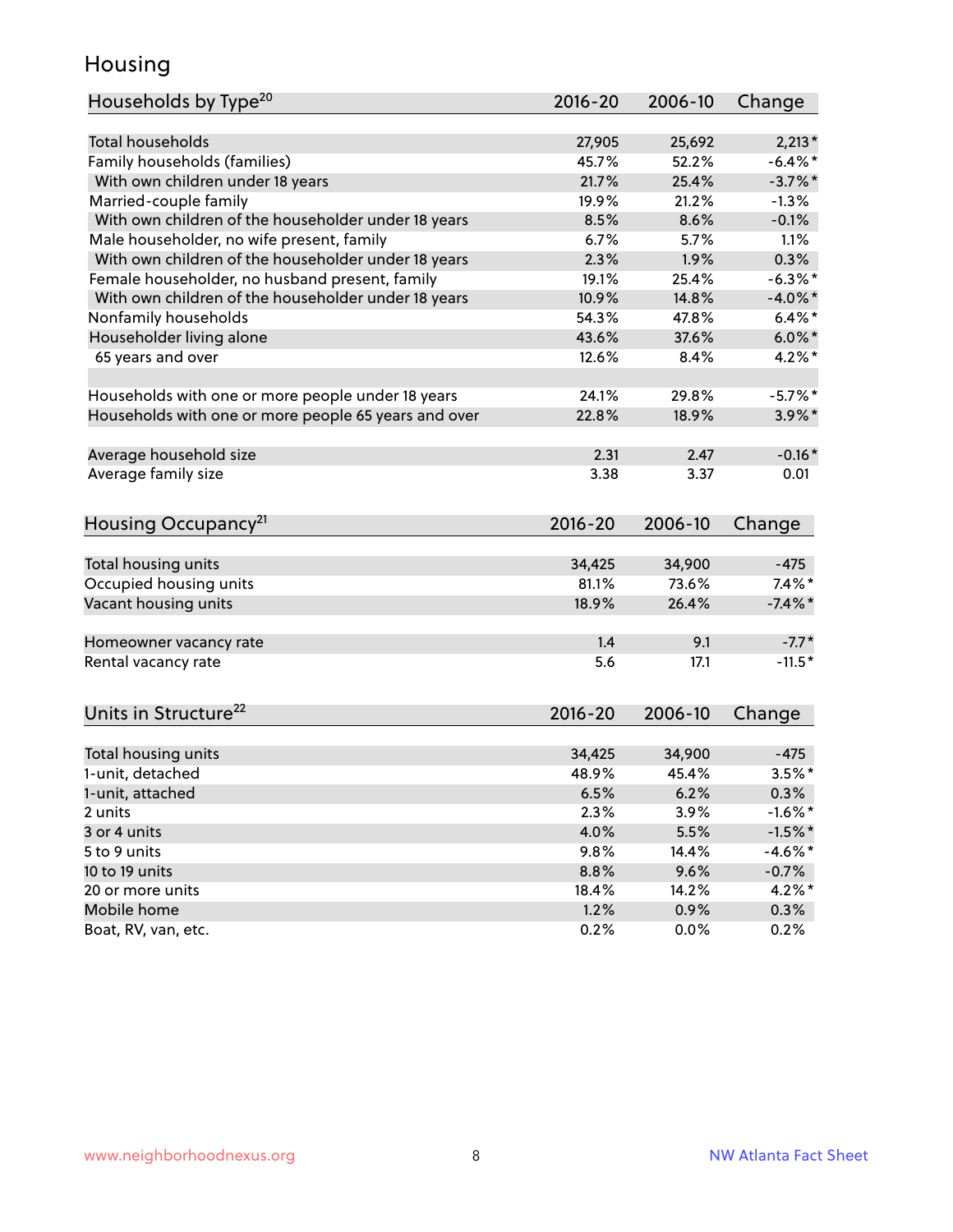## Housing, Continued...

| Year Structure Built <sup>23</sup>             | 2016-20     | 2006-10 | Change     |
|------------------------------------------------|-------------|---------|------------|
| Total housing units                            | 34,425      | 34,900  | $-475$     |
| Built 2014 or later                            | 6.0%        | (X)     | (X)        |
| Built 2010 to 2013                             | 3.3%        | (X)     | (X)        |
| Built 2000 to 2009                             | 18.0%       | 18.1%   | $-0.1%$    |
| Built 1990 to 1999                             | 7.4%        | 4.9%    | $2.5\%$ *  |
| Built 1980 to 1989                             | 6.1%        | 6.6%    | $-0.5%$    |
| Built 1970 to 1979                             | 9.0%        | 13.0%   | $-4.0\%$ * |
| Built 1960 to 1969                             | 18.0%       | 24.8%   | $-6.8\%$ * |
| Built 1950 to 1959                             | 17.4%       | 18.5%   | $-1.1%$    |
| Built 1940 to 1949                             | 7.1%        | 6.4%    | 0.7%       |
| Built 1939 or earlier                          | 7.7%        | 7.7%    | $-0.1%$    |
|                                                |             |         |            |
| Housing Tenure <sup>24</sup>                   | $2016 - 20$ | 2006-10 | Change     |
| Occupied housing units                         | 27,905      | 25,692  | $2,213*$   |
| Owner-occupied                                 | 41.8%       | 43.7%   | $-1.9%$    |
| Renter-occupied                                | 58.2%       | 56.3%   | 1.9%       |
| Average household size of owner-occupied unit  | 2.34        | 2.30    | 0.04       |
| Average household size of renter-occupied unit | 2.29        | 2.60    | $-0.32*$   |
| Residence 1 Year Ago <sup>25</sup>             | $2016 - 20$ | 2006-10 | Change     |
|                                                |             |         |            |
| Population 1 year and over                     | 67,059      | 66,930  | 129        |
| Same house                                     | 80.0%       | 74.0%   | $6.0\%$ *  |
| Different house in the U.S.                    | 19.8%       | 25.6%   | $-5.8\%$ * |
| Same county                                    | 11.9%       | 17.2%   | $-5.3\%$ * |
| Different county                               | 7.9%        | 8.4%    | $-0.5%$    |
| Same state                                     | 5.3%        | 4.7%    | 0.7%       |
| Different state                                | 2.6%        | 3.8%    | $-1.2%$    |
| Abroad                                         | 0.2%        | 0.4%    | $-0.1%$    |
| Value of Housing Unit <sup>26</sup>            | $2016 - 20$ | 2006-10 | Change     |
| Owner-occupied units                           | 11,659      | 11,230  | 429        |
| Less than \$50,000                             | 7.6%        | 5.3%    | 2.3%       |
| \$50,000 to \$99,999                           | 14.2%       | 20.8%   | $-6.6%$    |
| \$100,000 to \$149,999                         | 13.0%       | 17.8%   | $-4.8\%$ * |
| \$150,000 to \$199,999                         | 17.0%       | 17.5%   | $-0.4%$    |
| \$200,000 to \$299,999                         | 15.6%       | 18.7%   | $-3.1%$    |
| \$300,000 to \$499,999                         | 23.1%       | 15.4%   | 7.7%       |
| \$500,000 to \$999,999                         | 7.6%        | 3.6%    | 4.0%       |
| \$1,000,000 or more                            | 1.9%        | 0.9%    | 1.0%       |
| Median (dollars)                               | 192,183     | 163,613 | 28,570*    |
| Mortgage Status <sup>27</sup>                  | $2016 - 20$ | 2006-10 | Change     |
| Owner-occupied units                           | 11,659      | 11,230  | 429        |
| Housing units with a mortgage                  | 63.1%       | 69.7%   | $-6.7\%$ * |
| Housing units without a mortgage               | 36.9%       | 30.3%   | $6.7\%$ *  |
|                                                |             |         |            |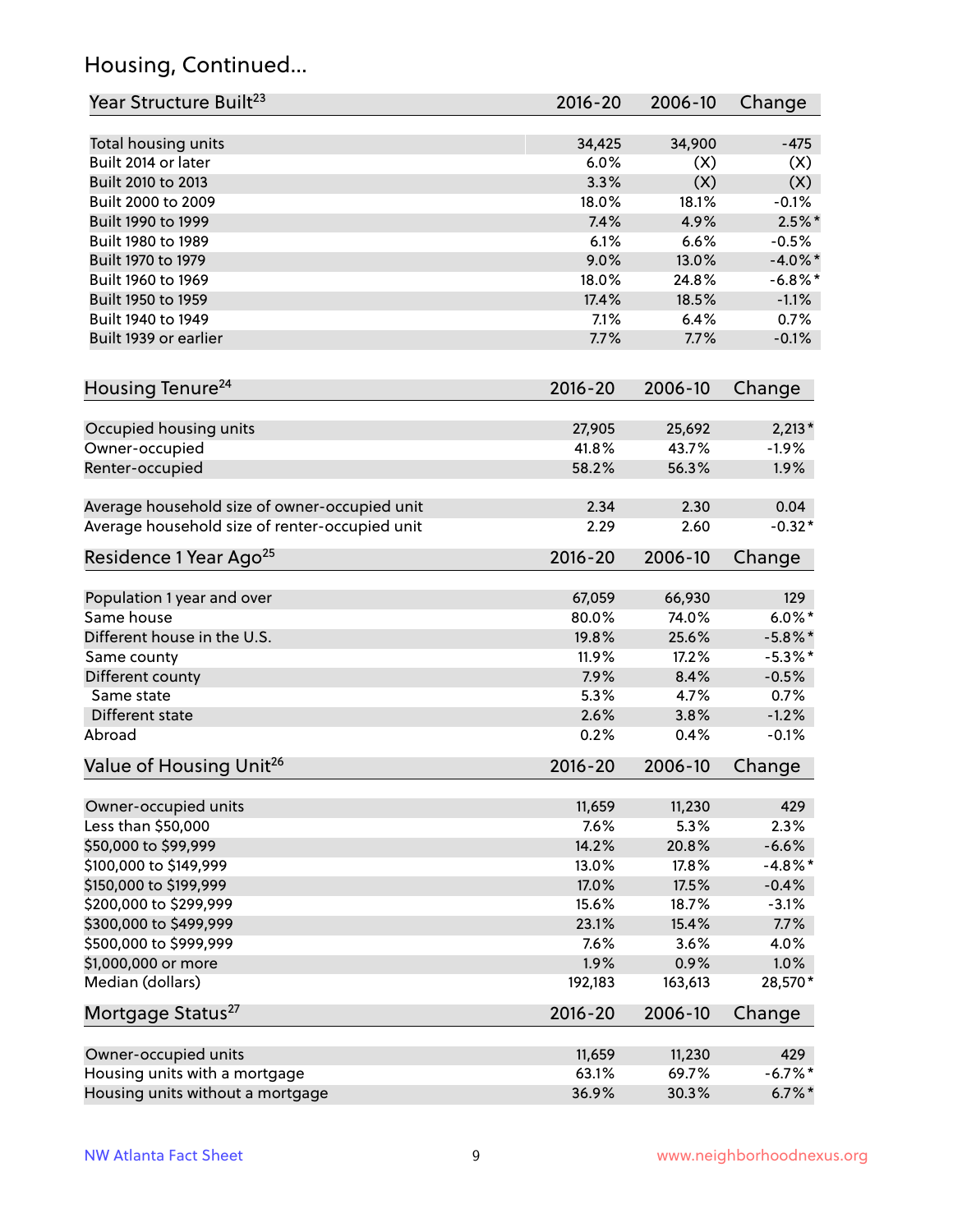## Housing, Continued...

| Selected Monthly Owner Costs <sup>28</sup>                                            | 2016-20 | 2006-10 | Change           |
|---------------------------------------------------------------------------------------|---------|---------|------------------|
| Housing units with a mortgage                                                         | 7,351   | 7,829   | $-478$           |
| Less than \$300                                                                       | 1.3%    | 0.1%    | 1.2%             |
| \$300 to \$499                                                                        | 1.0%    | 1.5%    | $-0.5%$          |
| \$500 to \$999                                                                        | 17.0%   | 19.0%   | $-1.9%$          |
| \$1,000 to \$1,499                                                                    | 29.8%   | 28.8%   | 1.0%             |
| \$1,500 to \$1,999                                                                    | 14.9%   | 25.8%   | $-10.9%$ *       |
| \$2,000 to \$2,999                                                                    | 24.5%   | 18.2%   | 6.3%             |
| \$3,000 or more                                                                       | 11.4%   | 6.6%    | 4.8%             |
| Median (dollars)                                                                      | 1,528   | 1,513   | 15 <sup>15</sup> |
|                                                                                       |         |         |                  |
| Housing units without a mortgage                                                      | 4,308   | 3,401   | 907*             |
| Less than \$150                                                                       | 18.3%   | 2.5%    | 15.8%            |
| \$150 to \$249                                                                        | 11.7%   | 11.8%   | $-0.1%$          |
| \$250 to \$349                                                                        | 15.3%   | 21.5%   | $-6.2%$          |
| \$350 to \$499                                                                        | 27.1%   | 32.9%   | $-5.8%$          |
| \$500 to \$699                                                                        | 13.5%   | 20.1%   | $-6.6%$          |
| \$700 or more                                                                         | 14.0%   | 11.1%   | 2.9%             |
| Median (dollars)                                                                      | 378     | 416     | $-37*$           |
| Selected Monthly Owner Costs as a Percentage of<br>Household Income <sup>29</sup>     |         |         | Change           |
| Housing units with a mortgage (excluding units where<br>SMOCAPI cannot be computed)   | 7,351   | 7,792   | $-441$           |
| Less than 20.0 percent                                                                | 51.7%   | 32.6%   | 19.2%*           |
| 20.0 to 24.9 percent                                                                  | 11.4%   | 13.4%   | $-2.0%$          |
| 25.0 to 29.9 percent                                                                  | 11.2%   | 13.0%   | $-1.8%$          |
| 30.0 to 34.9 percent                                                                  | 8.8%    | 7.0%    | $1.8\%$          |
| 35.0 percent or more                                                                  | 16.8%   | 34.0%   | $-17.2\%$ *      |
| Not computed                                                                          | 0       | 37      | $-37$            |
| Housing unit without a mortgage (excluding units where<br>SMOCAPI cannot be computed) | 3,870   | 3,302   | 568              |
| Less than 10.0 percent                                                                | 46.4%   | 27.5%   | 18.9%*           |
| 10.0 to 14.9 percent                                                                  | 22.9%   | 18.0%   | 4.9%             |
| 15.0 to 19.9 percent                                                                  | 12.6%   | 12.2%   | 0.4%             |
| 20.0 to 24.9 percent                                                                  | 3.5%    | 11.7%   | $-8.2%$          |
| 25.0 to 29.9 percent                                                                  | 4.0%    | 6.5%    | $-2.5%$          |
| 30.0 to 34.9 percent                                                                  | 2.8%    | 3.3%    | $-0.5%$          |
| 35.0 percent or more                                                                  | 7.8%    | 20.8%   | $-13.0%$         |
| Not computed                                                                          | 438     | 99      | 339              |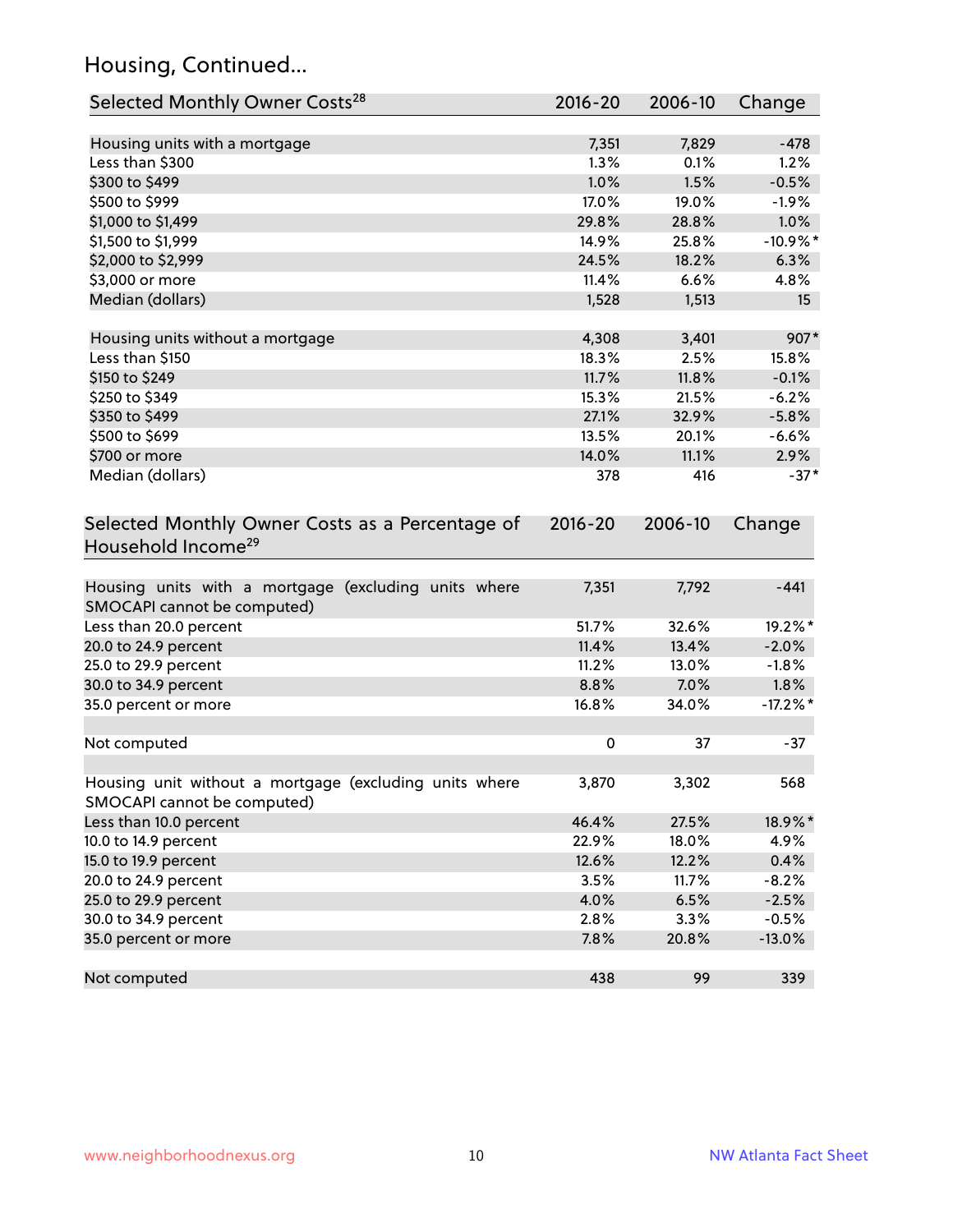## Housing, Continued...

| Gross Rent <sup>30</sup>                                                       | 2016-20     | 2006-10 | Change     |
|--------------------------------------------------------------------------------|-------------|---------|------------|
| Occupied units paying rent                                                     | 15,843      | 13,896  | $1,947*$   |
| Less than \$200                                                                | 1.6%        | 5.9%    | $-4.3%$    |
| \$200 to \$499                                                                 | 9.8%        | 17.1%   | $-7.3%$    |
| \$500 to \$749                                                                 | 11.9%       | 20.7%   | $-8.7\%$ * |
| \$750 to \$999                                                                 | 20.9%       | 29.7%   | $-8.8\%$ * |
| \$1,000 to \$1,499                                                             | 34.6%       | 22.7%   | 12.0%*     |
| \$1,500 to \$1,999                                                             | 15.1%       | 3.1%    | 12.0%*     |
| \$2,000 or more                                                                | 6.0%        | 0.9%    | 5.1%       |
| Median (dollars)                                                               | 1,067       | 902     | $164*$     |
| No rent paid                                                                   | 403         | 566     | $-163$     |
| Gross Rent as a Percentage of Household Income <sup>31</sup>                   | $2016 - 20$ | 2006-10 | Change     |
| Occupied units paying rent (excluding units where GRAPI<br>cannot be computed) | 15,511      | 13,527  | 1,984*     |
| Less than 15.0 percent                                                         | 8.7%        | 9.2%    | $-0.5%$    |
| 15.0 to 19.9 percent                                                           | 9.3%        | 7.9%    | 1.5%       |
| 20.0 to 24.9 percent                                                           | 12.0%       | 9.3%    | 2.7%       |
| 25.0 to 29.9 percent                                                           | 15.3%       | 12.2%   | $3.0\%$ *  |
| 30.0 to 34.9 percent                                                           | 10.3%       | 8.8%    | 1.5%       |
| 35.0 percent or more                                                           | 44.4%       | 52.6%   | $-8.2\%$ * |
| Not computed                                                                   | 735         | 935     | $-200$     |
| Transportation                                                                 |             |         |            |
| Commuting to Work <sup>32</sup>                                                | 2016-20     | 2006-10 | Change     |
| Workers 16 years and over                                                      | 30,639      | 26,888  | $3,751*$   |
| Car, truck, or van - drove alone                                               | 64.6%       | 61.0%   | $3.7\%$ *  |
| Car, truck, or van - carpooled                                                 | 8.4%        | 12.1%   | $-3.7\%$ * |
| Public transportation (excluding taxicab)                                      | 10.5%       | 17.5%   | $-7.0\%$ * |
| Walked                                                                         | 2.2%        | 1.9%    | 0.3%       |
| Other means                                                                    | 3.0%        | 2.2%    | 0.8%       |
| Worked at home                                                                 | 11.2%       | 5.3%    | 5.9%*      |
| Mean travel time to work (minutes)                                             | 30.1        | 29.6    | 0.5        |
| Vehicles Available <sup>33</sup>                                               | 2016-20     | 2006-10 | Change     |
| Occupied housing units                                                         | 27,905      | 25,692  | $2,213*$   |
| No vehicles available                                                          | 21.6%       | 24.7%   | $-3.1\%$ * |
| 1 vehicle available                                                            | 45.5%       | 42.0%   | $3.5\%$ *  |
| 2 vehicles available                                                           | 26.6%       | 25.4%   | 1.2%       |
| 3 or more vehicles available                                                   | 6.3%        | 7.9%    | $-1.6%$    |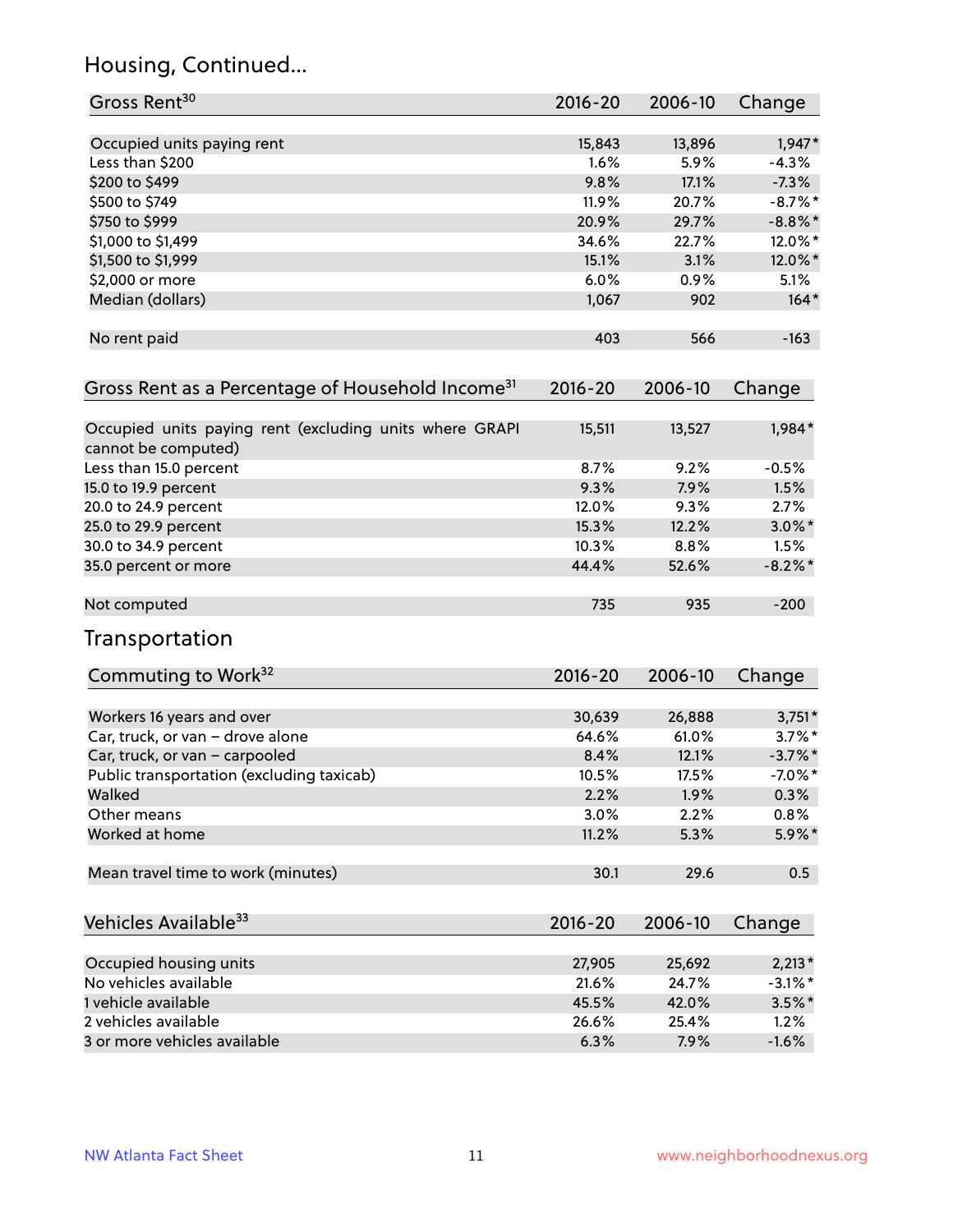#### Health

| Health Insurance coverage <sup>34</sup> | 2016-20 |
|-----------------------------------------|---------|
|-----------------------------------------|---------|

| Civilian Noninstitutionalized Population                | 65,093 |
|---------------------------------------------------------|--------|
| With health insurance coverage                          | 85.4%  |
| With private health insurance coverage                  | 60.3%  |
| With public health coverage                             | 34.8%  |
| No health insurance coverage                            | 14.6%  |
| Civilian Noninstitutionalized Population Under 19 years | 14,413 |
| No health insurance coverage                            | 6.5%   |
| Civilian Noninstitutionalized Population 19 to 64 years | 42,563 |
| In labor force:                                         | 32,106 |
| Employed:                                               | 29,730 |
| With health insurance coverage                          | 85.6%  |
| With private health insurance coverage                  | 80.9%  |
| With public coverage                                    | 6.0%   |
| No health insurance coverage                            | 14.4%  |
| Unemployed:                                             | 2,376  |
| With health insurance coverage                          | 53.5%  |
| With private health insurance coverage                  | 26.2%  |
| With public coverage                                    | 29.2%  |
| No health insurance coverage                            | 46.5%  |
| Not in labor force:                                     | 10,457 |
| With health insurance coverage                          | 71.8%  |
| With private health insurance coverage                  | 33.6%  |
| With public coverage                                    | 49.8%  |
| No health insurance coverage                            | 28.2%  |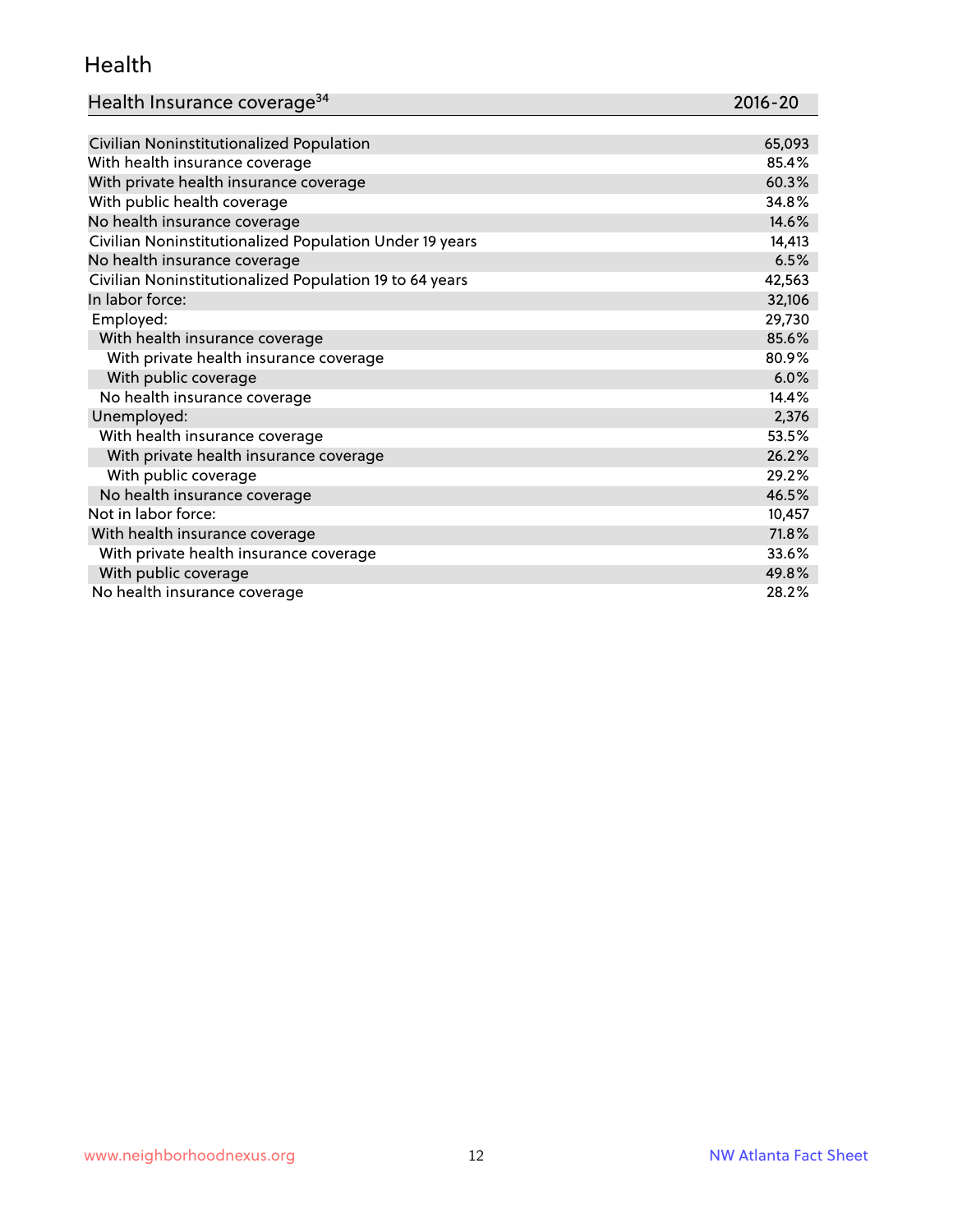## Employment Forecasts

| Forecast Employment by Sector <sup>35</sup>      | 2030     | 2020     | Change   |
|--------------------------------------------------|----------|----------|----------|
|                                                  |          |          |          |
| <b>All Sectors</b>                               | 45,601   | 42,450   | 7.4%     |
| Goods Producing                                  | 8,681    | 8,830    | $-1.7%$  |
| Agriculture, forestry, fishing and hunting       | $\Omega$ | $\Omega$ | 0.0%     |
| Mining                                           | 153      | 170      | $-10.0%$ |
| Construction                                     | 4,988    | 4,600    | 8.4%     |
| Manufacturing                                    | 3,540    | 4,060    | $-12.8%$ |
| <b>Service Providing</b>                         | 11,801   | 11,099   | 6.3%     |
| Wholesale trade                                  | 5,103    | 4,672    | 9.2%     |
| Retail trade                                     | 3,238    | 2,966    | 9.2%     |
| Transportation and warehousing                   | 3,073    | 2,978    | 3.2%     |
| <b>Utilities</b>                                 | 387      | 483      | $-19.9%$ |
| Information                                      | 590      | 584      | 1.0%     |
| <b>Financial activities</b>                      | 2,603    | 2,485    | 4.7%     |
| Finance and insurance                            | 599      | 558      | 7.3%     |
| Real estate and rental and leasing               | 2,004    | 1,927    | 4.0%     |
| Professional and business services               | 2,972    | 2,817    | 5.5%     |
| Professional, scientific, and technical services | 2,430    | 2,294    | 5.9%     |
| Management of companies and enterprises          | 542      | 523      | 3.6%     |
| <b>Education and health services</b>             | 4,668    | 4,205    | 11.0%    |
| <b>Education services</b>                        | 1,881    | 1,813    | 3.8%     |
| Health care and social assistance                | 2,787    | 2,392    | 16.5%    |
| Leisure and hospitality                          | 4,834    | 3,645    | 32.6%    |
| Arts, entertainment, and recreation              | 920      | 141      | 552.5%   |
| Accommodation and food services                  | 3,914    | 3.504    | 11.7%    |
| Other services, except public administration     | 824      | 810      | 1.7%     |
| <b>Public administration</b>                     | 3,251    | 3,055    | 6.4%     |

# Population Forecasts

| Population Forecasts <sup>36</sup> | 2030   | 2020   | Change   |
|------------------------------------|--------|--------|----------|
|                                    |        |        |          |
| <b>Total Population</b>            | 94.919 | 79.120 | 20.0%    |
| <b>Total Households</b>            | 41.370 | 34.566 | $19.7\%$ |